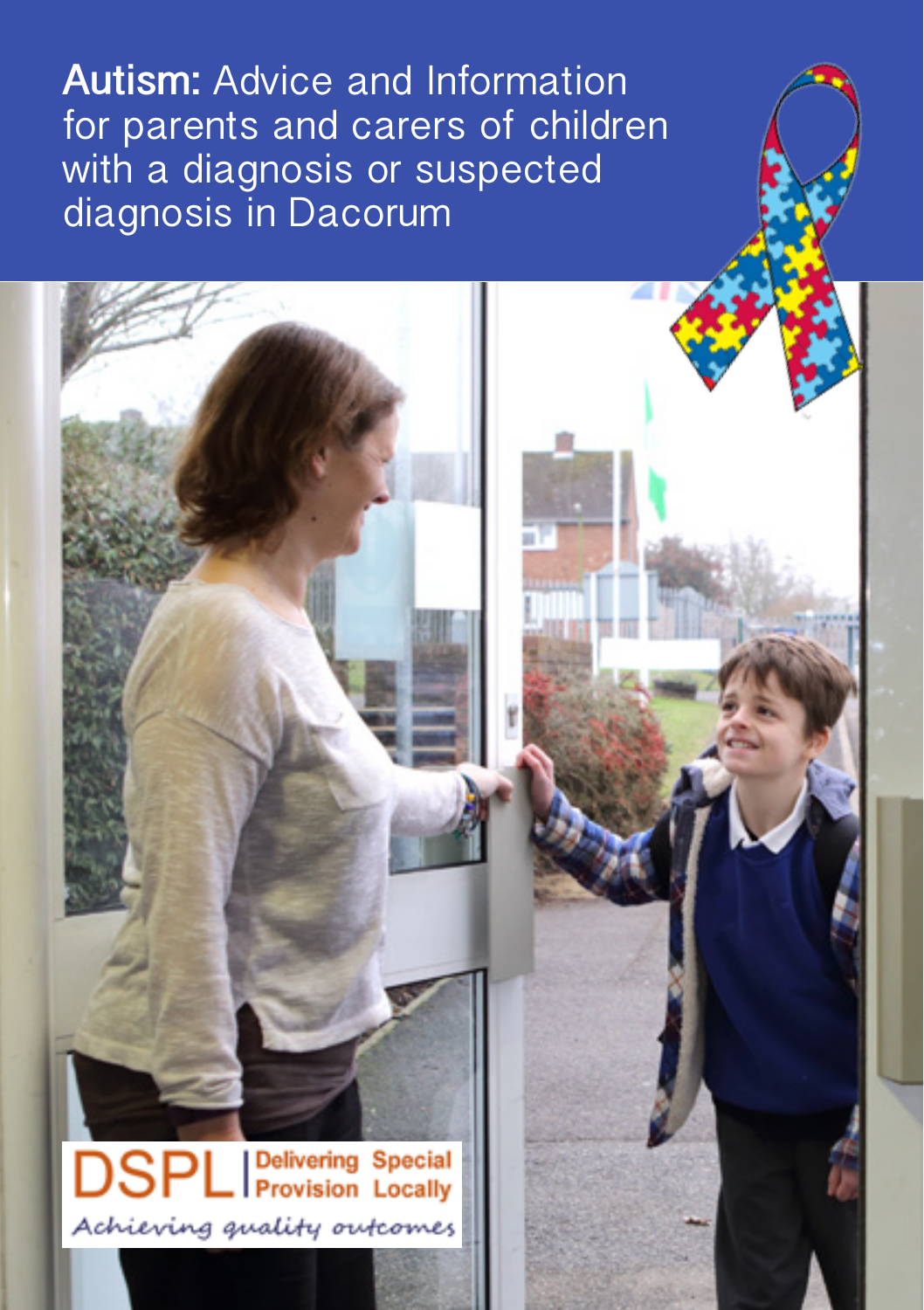# **Who is this leaflet for?**

This leaflet has been written for parents and carers of children and young people living in the Dacorum district of Hertfordshire, who have or may have autism. It has been written by local parents, autism specialists, SENCos and head teachers, working with the Dacorum Delivering Special Provision Locally (DSPL) Board. For more information on DSPL, see page 6.



**This page:** The word wall is used in schools to enable children to communicate their needs and thoughts by pointing or getting the visual prompt.

**Front cover:** This young person comes to school earlier when it is quiet. The handover helps to prepare for the transition from home to school.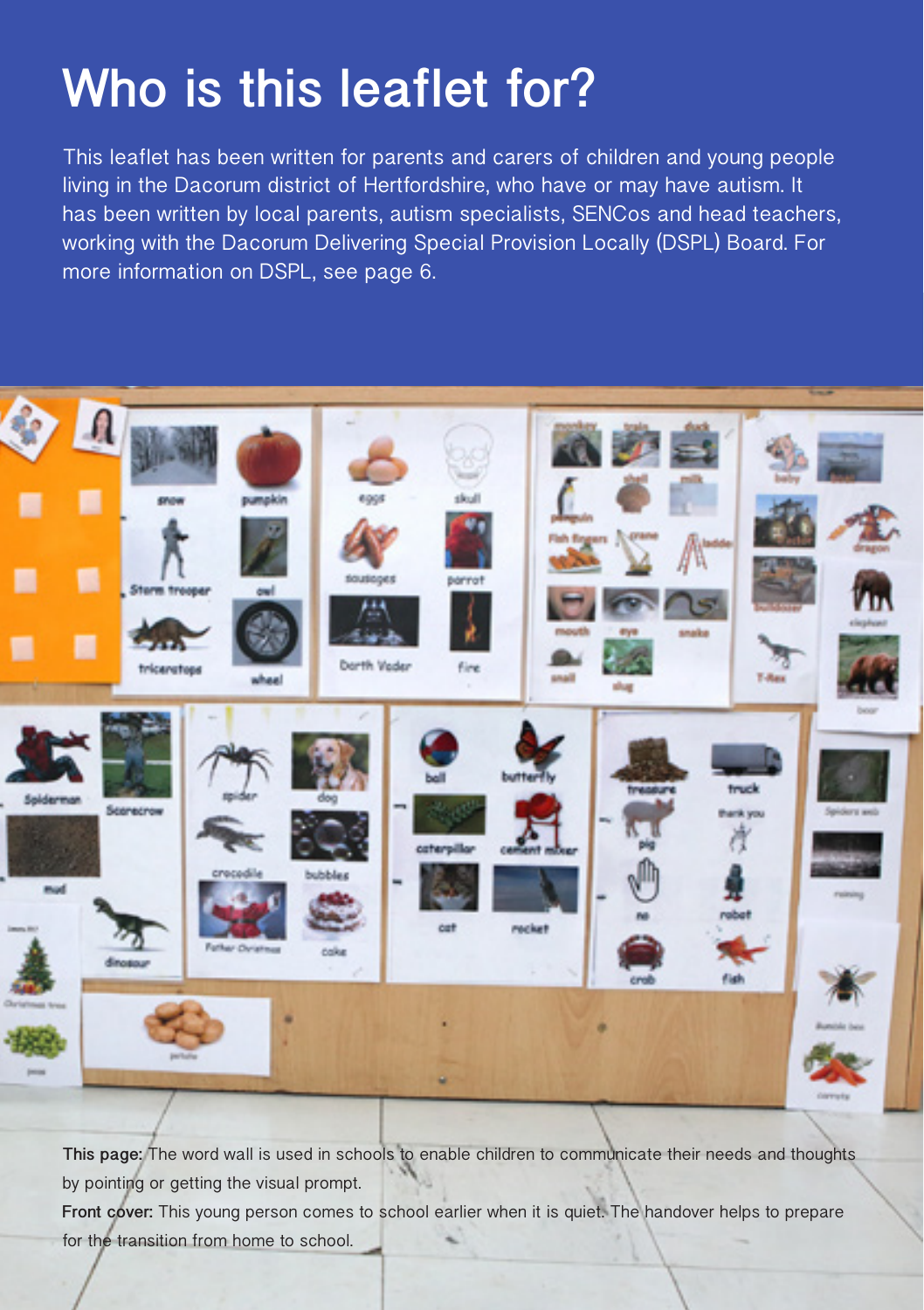# What is autism?

Autism is a difference, not a disability. Autism is defined as a "developmental disorder" which affects the way in which people perceive others and the world around them. All people on the autistic spectrum share certain characteristics.

These are defined within two areas: firstly, social communication and interaction, and secondly restrictive or repetitive patterns of behaviour, passions and interests together with sensory processing.

Difficulties with social communication and interaction can mean that people on the autistic spectrum find it hard to understand social expectations; they can lack a social instinct that tells them what to say and do in given situations. There can be difficulties with expressing or recognising feelings and emotions as well as confusion over rules of friendship.

The patterns of behaviour see people adopt routines that help them to feel comfortable – preferring to take a particular route or insisting on something being done in a specific way. People on the autistic spectrum often have a passion for a subject – it might be Minecraft, Lego, modes of transport or a TV programme/ film franchise.

Sensory processing difficulties cover not only the five senses we are all familiar with (too bright/loud or not bright/ loud enough) but also the vestibular sense which helps us balance, and the proprioceptive sense that helps us know where we are in relation to other objects or people.

**What is the difference between Autism Spectrum Disorder (ASD), Autism Spectrum Condition (ASC), being 'on the spectrum' and autism?**

You may hear any of these terms used, and there is no difference between them. ASD is the term used for the actual medical diagnosis, but some people with autism don't like being described as having a disorder so they prefer the term ASC.

### **What should I do if I think my child has autism?**

If your child is in an early years setting or school, you should ask to speak to their key worker, class teacher, Special Educational Needs Co-ordinator (SENCo), Inclusion Co-ordinator (INCo) or head teacher to talk about how they can best be supported. You can also ask if the school has an Autism Lead member of staff.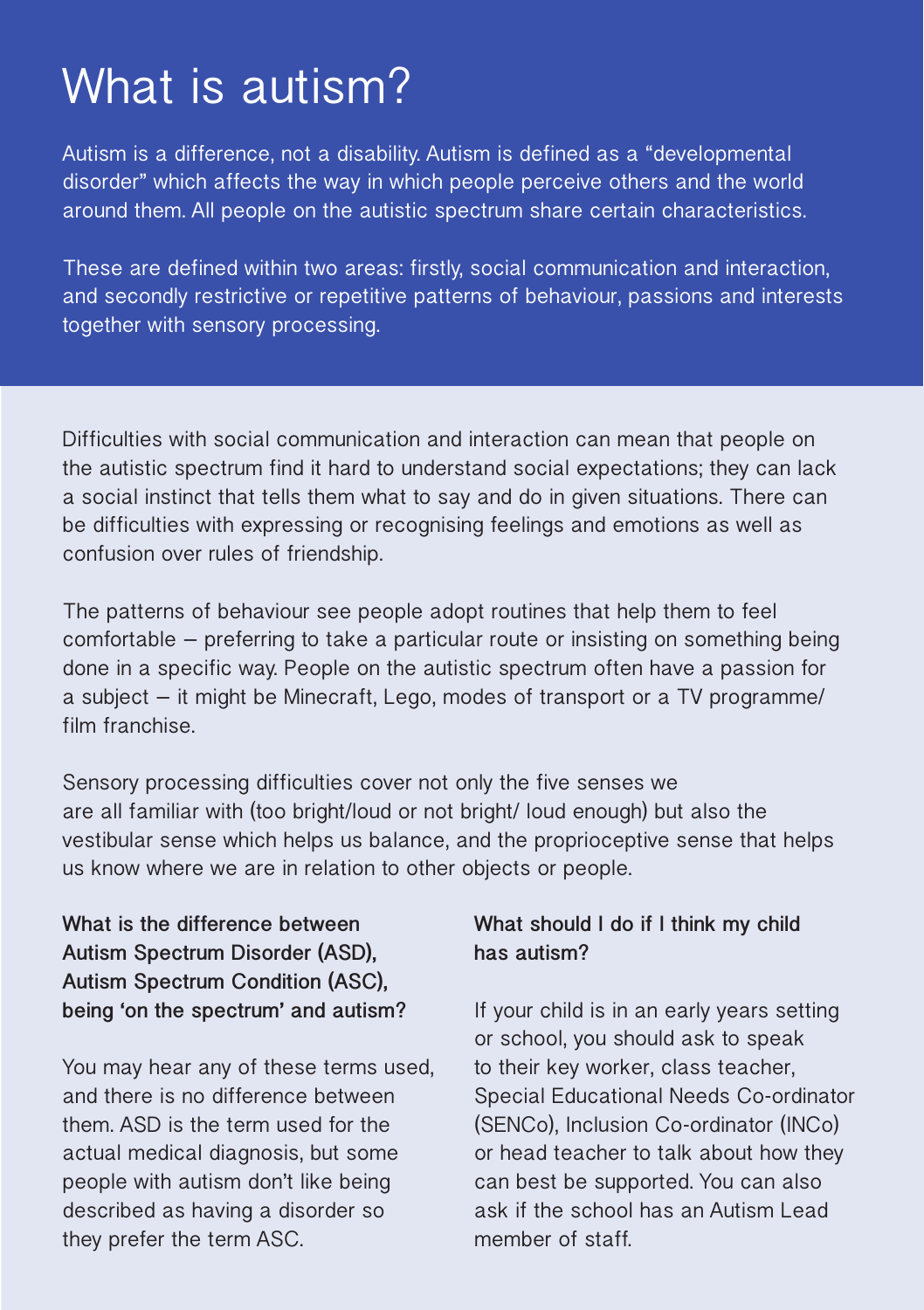## Do I have to take my child to see my doctor?

If you are concerned about your child's difficulties, then you should make an appointment with your GP, who may then recommend an appointment with a paediatrician.

Your GP will then make a referral to a child development clinic such as the Pat Lewis Centre in Hemel Hempstead. There could be a wait of a year or more before a formal diagnosis can be made, during which time your child's school or setting will work with you to make sure your child is getting the support they need.

Your school can start putting support in place without a formal diagnosis. This might include providing a safe space for your child to go to when they're feeling overwhelmed, using a visual timetable, or allowing them to arrive or leave school slightly before or after the other children to help with their anxiety. These can be helpful strategies for your child even if it turns out that they do not have autism.

### **Does my child need an Education and Health Care Plan (EHCP)?**

An EHCP is "a plan of care for children and young people aged up to 25 who have more complex needs". Not every child who has autism needs an EHCP to get the support they need in mainstream school. Your SENCo will talk to you about different strategies that can be tried first. However, in order to attend a special school, your child will need an EHCP.

### **Find out more at www.gov.uk/children-with-special-educational-needs/overview**

### **Will my child have to change school?**

The majority of children and young people with autism can have their needs met in a mainstream setting. Mainstream schools in Hertfordshire are being encouraged to send their staff on training courses about autism, and teachers will know about reasonable adjustments that can be made for your child. Schools are also being asked to assess how well they think they support their children with autism.

You can find out more about your school or setting's commitment to supporting children with autism by asking to see their Local Offer, which sets out the support they offer for children with Special Educational Needs and Disabilities (SEND). This should be easy to find on their website, but if it isn't they will be able to provide you with a copy.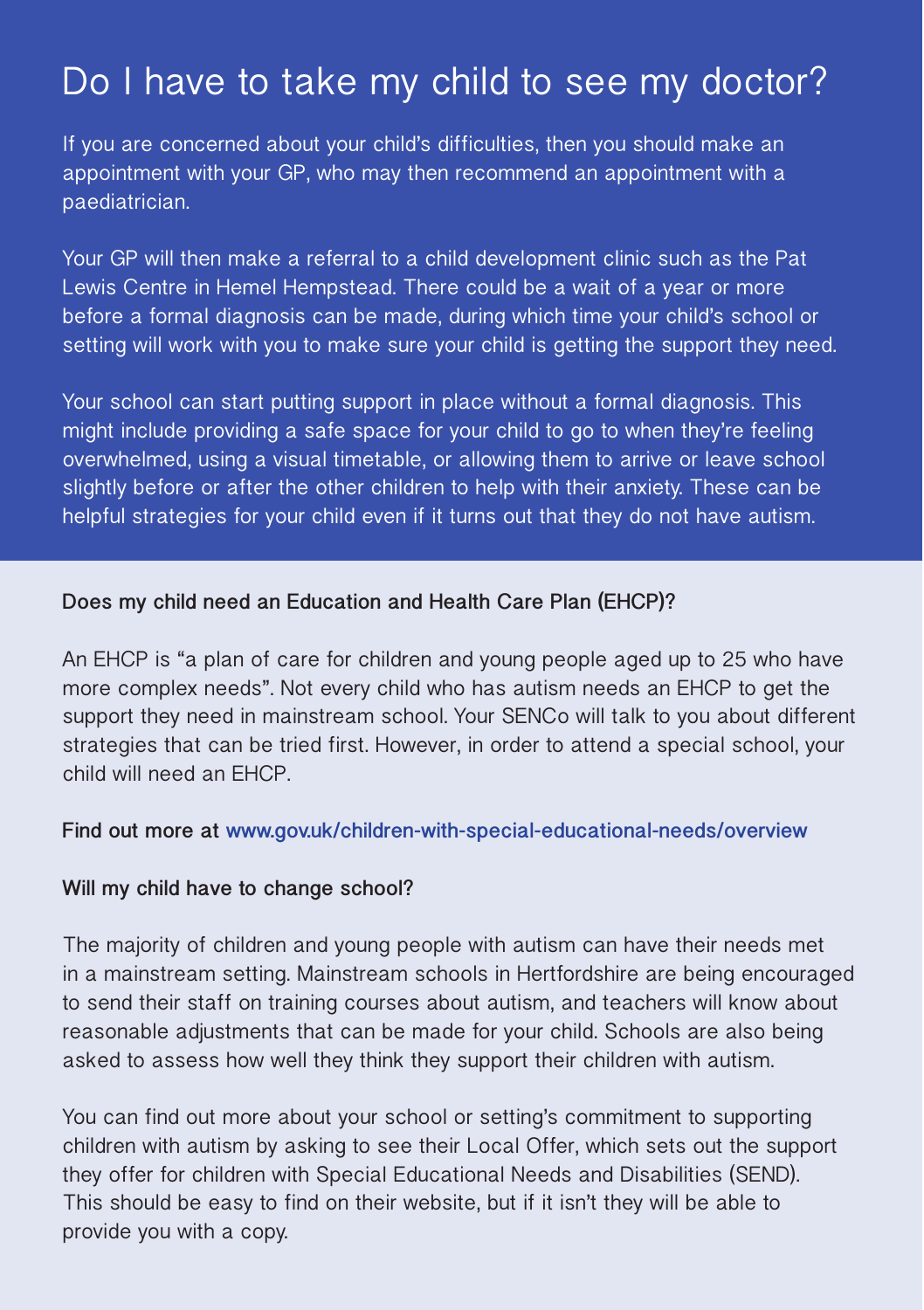In a small number of cases, it is felt that a child's needs are best met at a special school. You'll be able to discuss with the SENCo or Autism Lead at your child's current school whether this is the best solution for your child.

### **What extra support might my child need in school?**

Sometimes children who have autism benefit from one-to-one support from a teaching assistant. This is not appropriate for all children with autism and is not automatically available. Schools have additional funding in their budgets to pay for one-to-one support, but if this has already been allocated to other children, they may need to apply for Exceptional Needs Funding from Hertfordshire County Council. To bid successfully, they need to prove that your child's needs are exceptional, and include evidence from all the professionals who have worked with your child.

The Autism Education Trust has put together guidance on working with your child's school which can be downloaded here: **www.aettraininghubs.org.uk/parent-guide**

### **Developmental changes and transitions**

Parents and carers of children with autism face a variety of challenges. One of these is that your child's needs will change as they develop and mature. Strategies and support mechanisms that work for your child at one stage in their life may become ineffective at a later stage, as different needs develop. Be prepared to have a dialogue with your child's school about what is working and what else could be tried.

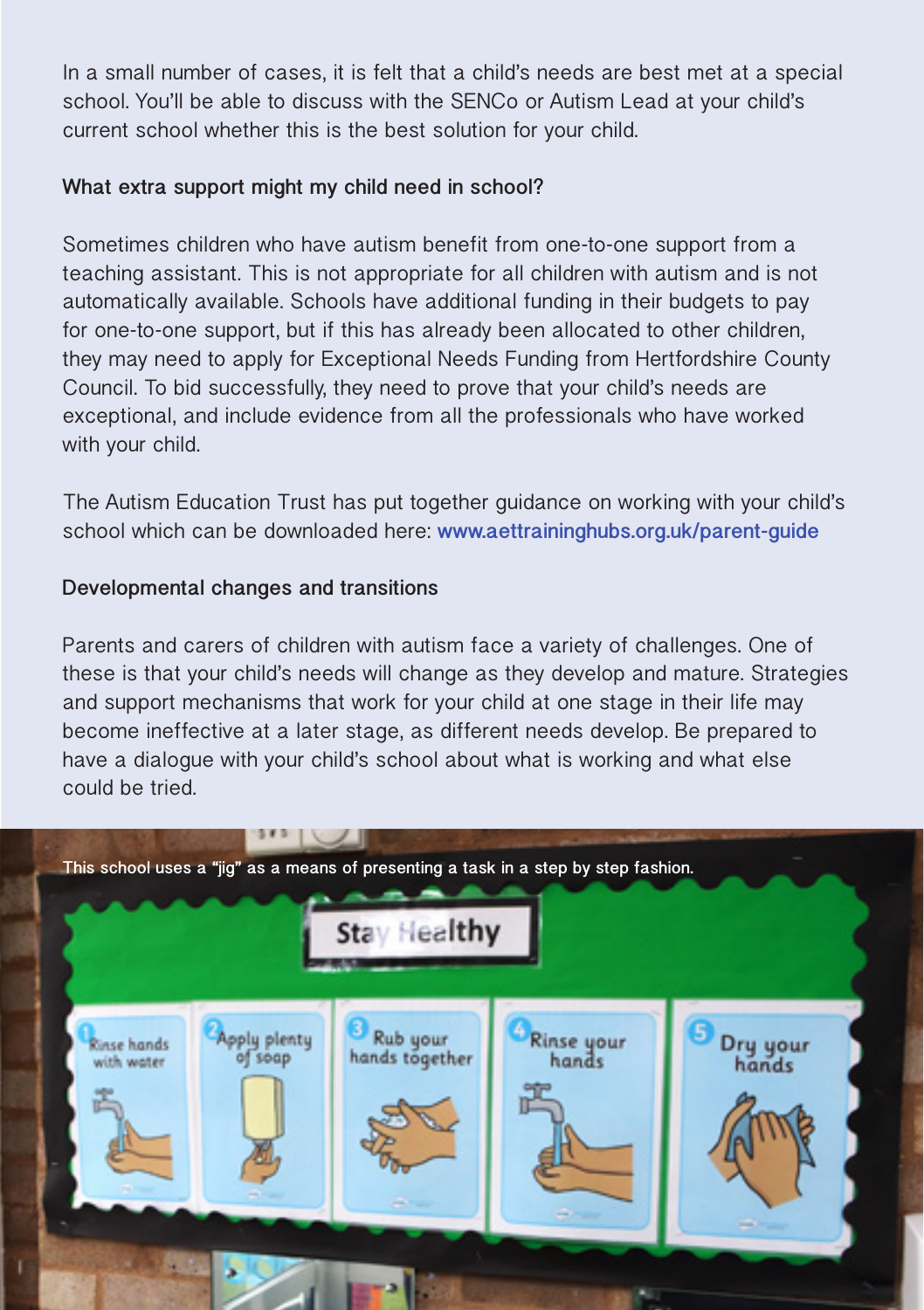## Where else can I get support?

### **Financial Support**

Some families may be eligible for Disability Living Allowance (DLA) and/or Carer's Allowance. Find out more by following the links below. You can get advice on applying for these allowances from the Citizens Advice Bureau and/or your local School Family Service (listed below).

Disability Living Allowance: **www.gov.uk/disability-living-allowance-children** Carer's Allowance: **www.gov.uk/carers-allowance/overview** 

### **Advice and peer support**

Finding out that your child has a diagnosis of autism can result in a complex mix of emotions, for example relief that you have a diagnosis for your child, along with a period of adjustment to a different way of being. You may experience feelings of grief or loss, however although your child now has a diagnosis, they are no different from before. The following organisations will be able to offer you advice and support so that you don't feel you are alone.

### **LOCAL ORGANISATIONS**

**Dacorum Delivering Special Provision Locally (Dacorum DSPL)** – Schools and families in Dacorum have access to funding, advice and training through Dacorum DSPL **www.dacorumdspl.org.uk** or phone 07809 240858.

Every area of Hertfordshire has its own DSPL Board and runs its own activities. Visit **www.hertfordshire.gov.uk/dspl** to find out more.

**School Family Workers** – Dacorum has three services, offering support for families of children attending Dacorum schools.

Schools in Tring, Berkhamsted, and some parts of Hemel Hempstead are covered by Dacorum Family Services: **www.dacorumfamilyservices.org.uk** or phone 01442 401222.

Schools in Apsley, Boxmoor, Chaulden, Gadebridge and Hammerfield are covered by Gade Family Services: **www.gadeschoolsfamilysupport.co.uk** or phone 01442 278793.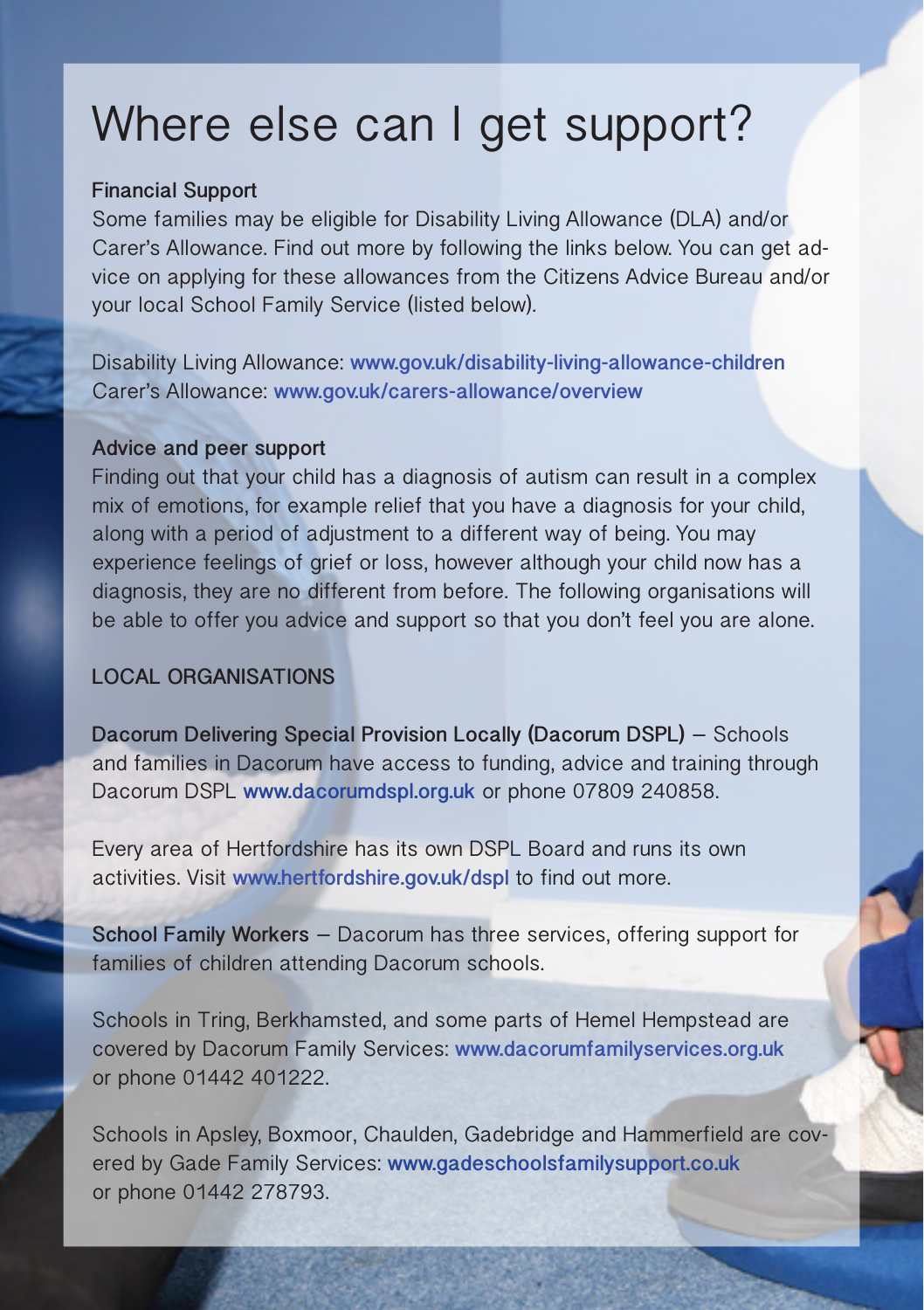**This page:** The calm room provides a valuable tool in helping young people to learn self-regulation skills. **Next page:** Another example of a calm room.

Schools in Kings Langley and surrounding villages are covered by the Kings Langley Partnership of Schools: **www.kls.herts.sch.uk/ parents-information/extended-services** or phone 01923 264504.

**SENDIASS** – Independent Supporters within Hertfordshire who work directly with families and young people (0-25), to find their way through the changes to the Special Educational Needs and Disabilities (SEND) system. Phone 01992 555847 or visit **www.hertforshire.gov.uk** and enter 'SENDIASS' in the search box.

**ADD-Vance** – A Hertfordshire based charity providing specialist information, training and advice for professionals, as well as support for children, adults and families on issues relating to Autism, Attention Deficit Hyperactivity Disorder (ADHD and related conditions. Visit **www.add-vance.org** or phone 01727 833963.

**Hope for Autism in West Herts** – Support group for parents, carers and teachers of children with autism, with or without a diagnosis. Regular meetings in St Albans. For more information go to **www.hopeforautism.org** or phone 01442 219981 (during school hours).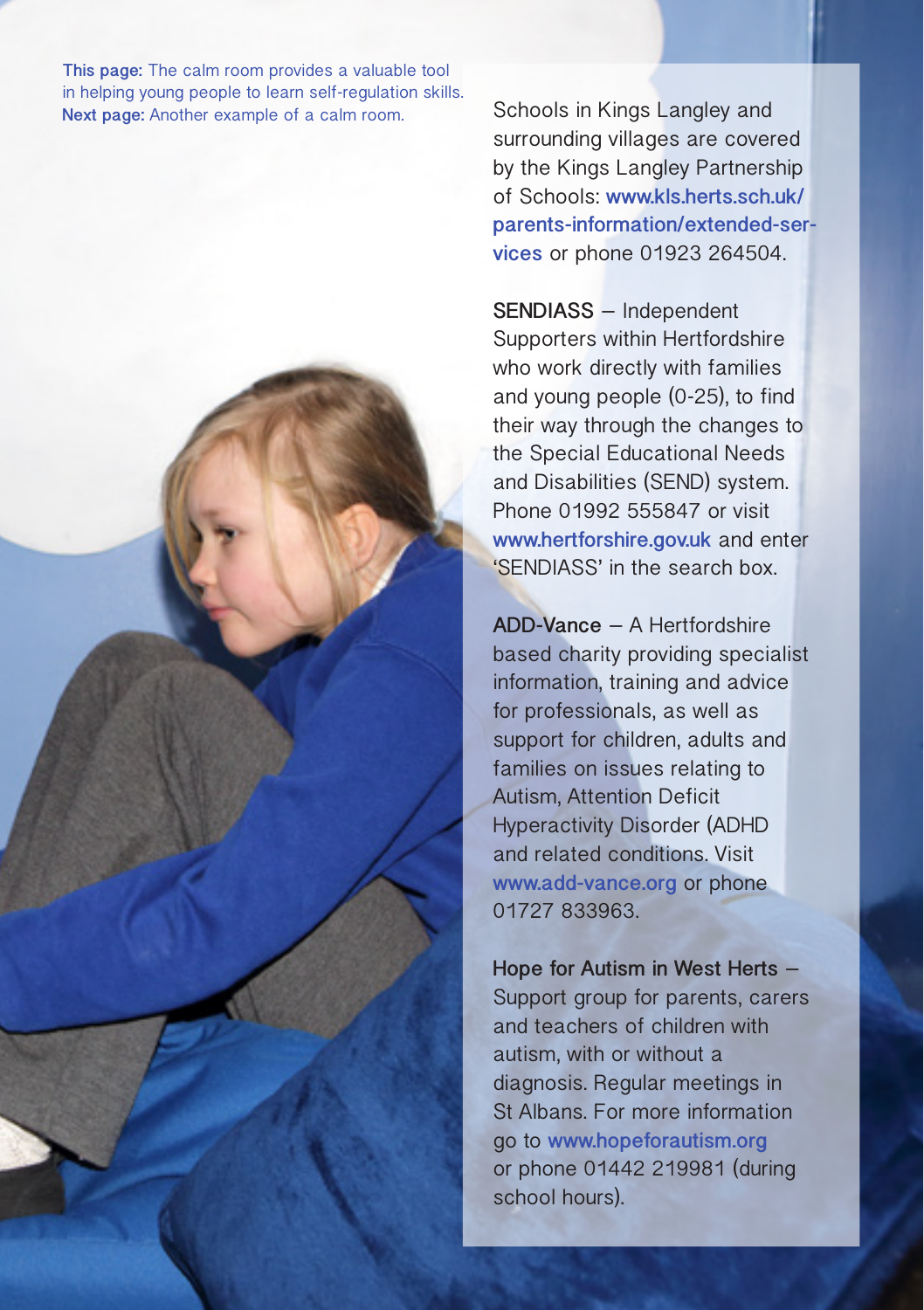

**Herts Autism Resource Centre (HARC)**  is the Hertfordshire branch of the National Autistic Society. Contact via **nasherts.org.uk** or 07836 667394.

for all people

and respect

**Families in Focus CIC** provide free courses for parents of children with additional needs in Hertfordshire, and free parent networks to offer emotional, practical support, share experiences and reduce isolation Visit **www.familiesinfocus.co.uk** or phone 01442 219 720.

**KIDS HUB** - The KIDS East and West HUBs offer information and support for parents and carers of disabled children and young people aged 0-19 in Hertfordshire. Any parent or carer of a child aged 0-19 with any impairment can access the HUBs without a referral: **www.kids.org.uk/hub** or phone 01923 676 549.

**Herts Parent Carers Involvement (HPCI)** – Part of a national network of parent carer forums, HPCI is an independent parent carer led organisation with a network of parent carers from all over Hertfordshire. They aim to improve services for their families by working alongside those providing services for children and young people with SEND (Special educational needs and disabilities). Parents or carers of children and young people with SEND aged 0-25 are encouraged to join. Visit **www.hertsparentcarers.org.uk** or phone 07840 360245.

**Herts Additional Needs Database (HAND)** – If you are the parent or carer of a child or young person with an additional need or disability aged 0-25 you can join HAND. To join HAND the child or young person's special needs will have a substantial impact on their everyday life. They are likely to need additional support, adjustments and/or aid and adaptations to help them at school and at home. Phone 07840 360245 or visit **http://handnews.hertscc.gov.uk**

### **NATIONAL ORGANISATIONS**

**The National Autistic Society (NAS)** is the leading UK charity for autistic people and their families. Visit **www.autism.org.uk** for information. **Autism Helpline**: 0808 800 4104

**The Autism Education Trust (AET)** has put together resources for parents: **www.aettraininghubs.org.uk/ parent-guide** or 020 7903 3650.

**NHS Choices**: information about autism, getting a diagnosis for your child and how to talk to them about their condition. Visit **www.nhs.uk** and enter 'Autism' into the search box for a list of useful pages.

**The Curly Hair Project** is a social enterprise dedicated to supporting females with Asperger's Syndrome. For more information plase go to **http://thegirlwiththecurlyhair.co.uk**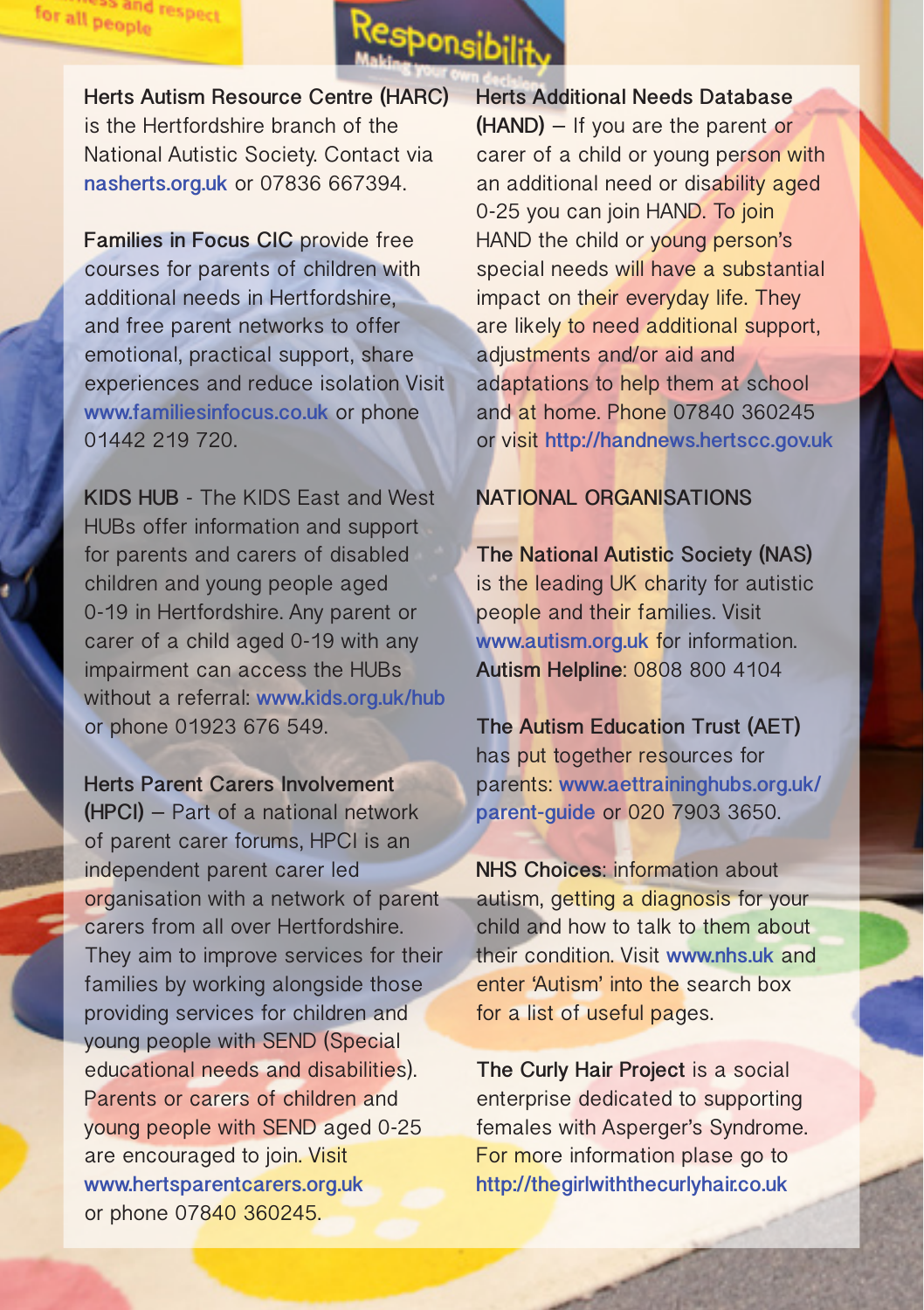## What advice and support does my school get?

These services are free of charge to the school as they are funded through the Local Authority or the local DSPL:

### **Training on Autism**

from Hertfordshire County Council or through the local DSPL group.

### **Special School Outreach Service**

Mainstream schools can receive a visit from a teacher from one of Hertfordshire's special schools to give advice on a particular child or group of children.

### **Communication and Autism Team**

A team of Autism Specialist/Advisory Teachers and Early Years Autism Specialists working directly for Hertfordshire County Council. This is a needs led team who will support young people who have difficulties with communication and social interaction.

### Can a change in diet help?

There has been very little research done on the effects of following a special diet, but some parents of children with autism say that cutting out certain foods has helped their child. If you want to put your child on a food elimination diet, please discuss this with your GP first.

It is wise to try cutting out one food group at a time. This is because:

- **1.** You don't want to risk your child losing out on essential nutrients
- **2.** If you notice any changes, you will need to know which food is responsible.

Eliminating certain food groups is not effective for every child with autism, but it may be worth trying for a week or two and keeping a diary. For more information, visit **www.webmd.com** and search for 'gluten free casein free diets for autism'. Some GPs also recommend an Omega 3 supplement.

### Other terms used to describe autism

The diagnostic criteria for autism have recently been changed. All people with autism now have a single diagnosis of autism. Until recently, it was considered that there were different types of autism within the spectrum, so you may still hear the following terms or phases: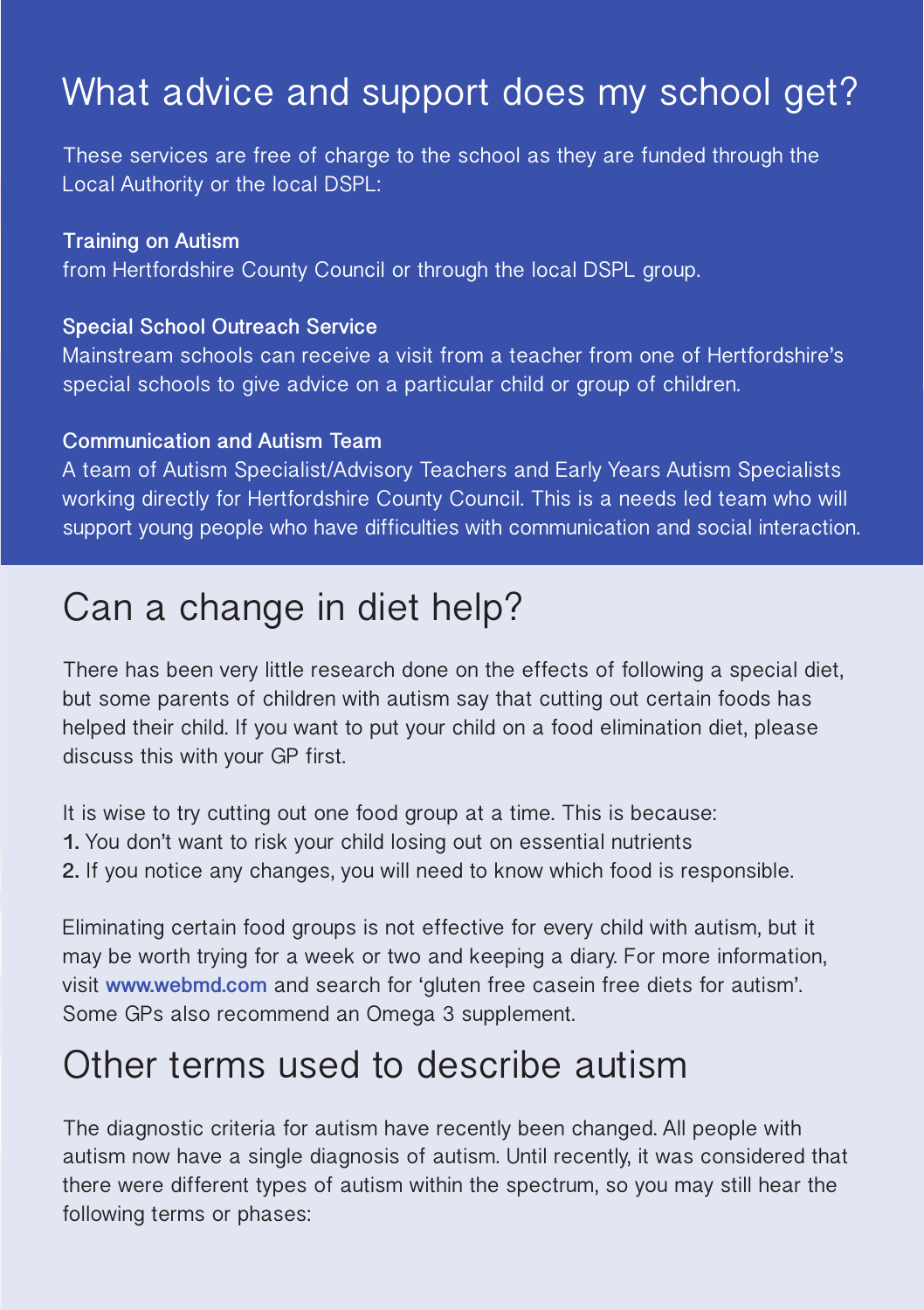### **Asperger's Syndrome**

Those diagnosed with Asperger's Syndrome are of average or above average intelligence.

### **Pathological Demand Avoidance (PDA)**

People with PDA have anxieties about being in control and are driven to avoiding demands and expectations. While it is still recognised that strategies for children with autism do not necessarily work for children with PDA, the actual medical diagnosis is more likely to be "Autism with demand avoidance traits".

### **High Functioning**

Those with high functioning autism have an IQ higher than 70.



## Other resources

Search YouTube (**www.youtube.com**) and Ted Talks (**www.ted.com**) for;

### **Sarah Hendrickx**

Motivational speaker, writer and trainer who speaks about her experience of having autism, gender, relationships, employment and alcohol.

### **Dr Wen Lawson** researcher, psychologist, writer and poet with high functioning autism.

**Rosie King** Young woman with autism who has appeared on BBC documentaries and Ted Talks.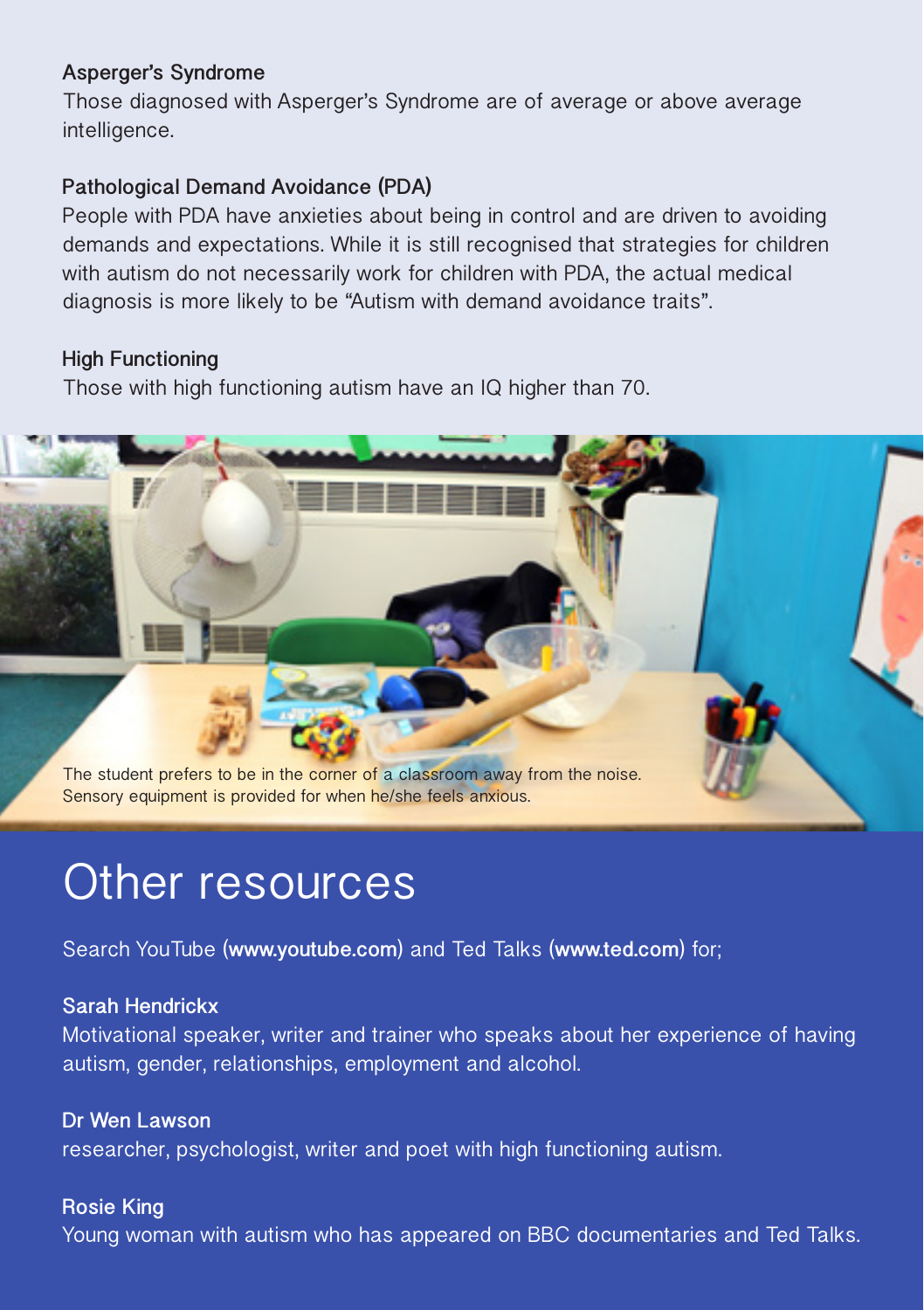

### **USEFUL BOOKS**

#### **Fiction**

The Curious Incident of the Dog in the Night Time by Mark Haddon

### **Asperger's Syndrome**

Complete Guide to Asperger's Syndrome by Tony Attwood Asperger's and Girls by Tony Attwood and Temple Grandin The Girl with the Curly Hair series of books by Alis Rowe

### **Books by writers who are on the spectrum**

Temple Talks... About Autism and Sensory Issues by Temple Grandin The Reason I Jump by Naoki Higashida

### **Books for parents and professionals**

It's Raining Cats and Dogs: An Autism Spectrum Guide to the Confusing World of Idioms, Metaphors and Everyday Expressions by Michael and Delia Barton The Autistic Spectrum: A Guide for Parents and Professionals by Lorna Wing

### **Strategies for dealing with Anxiety and Emotions**

When my worries get too big by Kari Dunn Buron The Incredible 5 Point Scale by Kari Dunn Buron Starving the Anxiety Gremlin by Kate Collins-Donnelly The New Social Story Book by Carol Gray